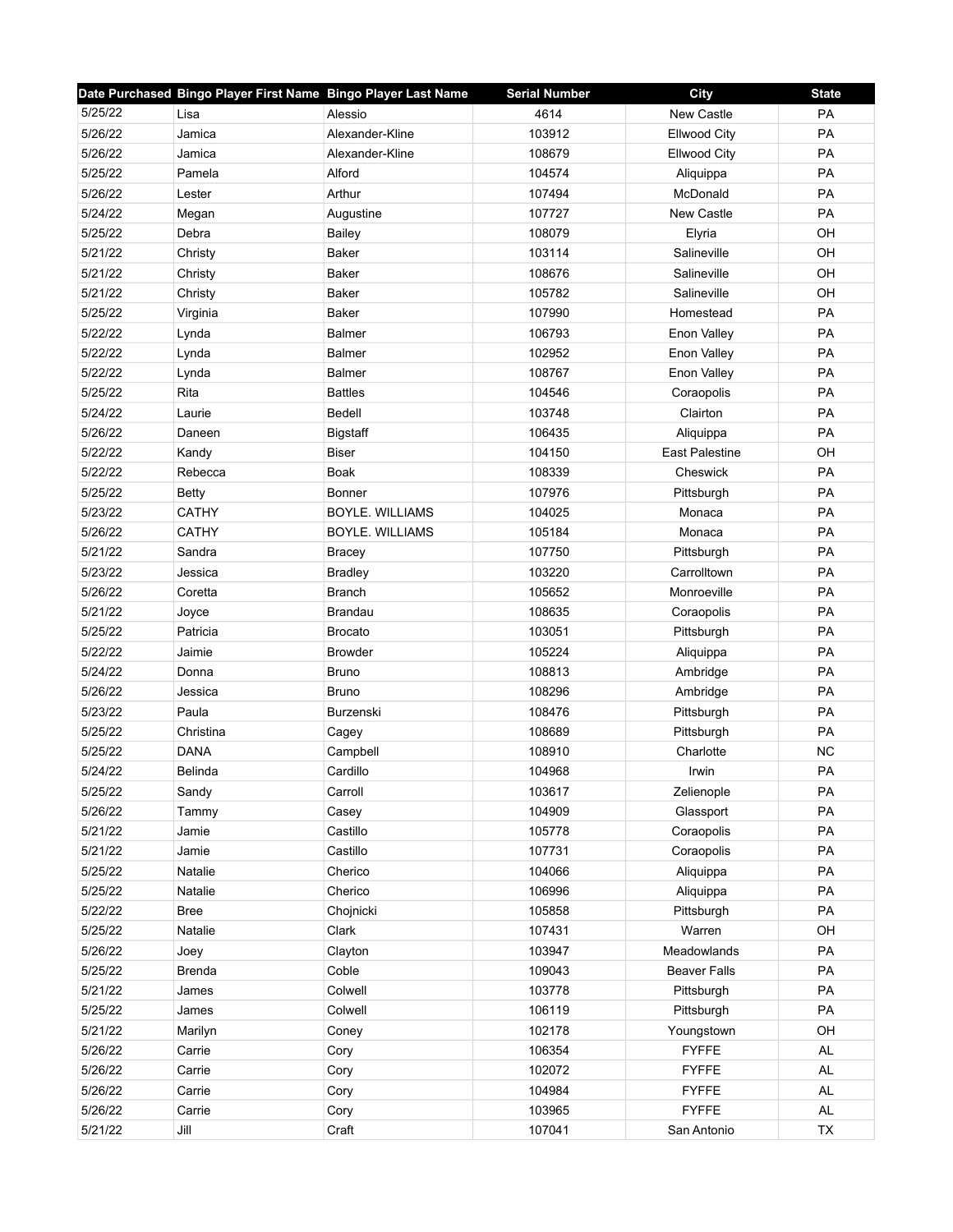|         | Date Purchased Bingo Player First Name Bingo Player Last Name |                | <b>Serial Number</b> | City            | <b>State</b> |
|---------|---------------------------------------------------------------|----------------|----------------------|-----------------|--------------|
| 5/21/22 | Jill                                                          | Craft          | 105847               | San Antonio     | <b>TX</b>    |
| 5/21/22 | Jill                                                          | Craft          | 102408               | San Antonio     | <b>TX</b>    |
| 5/21/22 | Jill                                                          | Craft          | 108439               | San Antonio     | TX           |
| 5/26/22 | Denise                                                        | Cribbs         | 102032               | Beaver          | PA           |
| 5/21/22 | <b>JEAN</b>                                                   | <b>CURRAN</b>  | 106364               | Canonsburg      | PA           |
| 5/21/22 | <b>JEAN</b>                                                   | <b>CURRAN</b>  | 107605               | Canonsburg      | PA           |
| 5/21/22 | <b>JEAN</b>                                                   | <b>CURRAN</b>  | 107870               | Canonsburg      | PA           |
| 5/26/22 | <b>JEAN</b>                                                   | <b>CURRAN</b>  | 108612               | Canonsburg      | PA           |
| 5/25/22 | Nina                                                          | Darkins        | 108764               | Pittsburgh      | PA           |
| 5/25/22 | Heather                                                       | Day            | 104611               | Saxonburg       | PA           |
| 5/21/22 | Susan                                                         | Day-McWilliams | 107078               | Columbiana      | OH           |
| 5/25/22 | Susan                                                         | Day-McWilliams | 107848               | Columbiana      | OH           |
| 5/24/22 | Avery                                                         | Dean           | 107211               | Warrendale      | PA           |
| 5/25/22 | Vicky                                                         | DeBona         | 106745               | Ambridge        | PA           |
| 5/25/22 | Vicky                                                         | DeBona         | 103671               | Ambridge        | PA           |
| 5/24/22 | Darlene                                                       | DeMario        | 103711               | Wadsworth       | OH           |
| 5/25/22 | Darlene                                                       | Demario        | 107426               | Wadsworth       | OH           |
| 5/22/22 | Helene                                                        | Demel          | 104625               | Moon twp        | PA           |
| 5/22/22 | Helene                                                        | Demel          | 102998               | Moon twp        | PA           |
| 5/23/22 | Yvonne                                                        | Dodrill        | 103784               | Coraopolis      | PA           |
| 5/22/22 | Bonnie                                                        | Dorchnic       | 104635               | Aliquippa       | PA           |
| 5/23/22 | Karen                                                         | Duffy          | 107634               | Beaver          | PA           |
| 5/26/22 | Tara                                                          | Durinsky       | 107034               | Monaca          | PA           |
| 5/25/22 | Terri                                                         | Dusch          | 106678               | Coraopolis      | PA           |
| 5/25/22 | Terri                                                         | Dusch          | 105360               | Coraopolis      | PA           |
| 5/21/22 | Michelle                                                      | Edwards        | 104918               | Freedom         | PA           |
| 5/21/22 | Michelle                                                      | Edwards        | 105266               | Freedom         | PA           |
| 5/21/22 | Evelyn                                                        | Edwards        | 108389               | Freedom         | PA           |
| 5/21/22 | Evelyn                                                        | Edwards        | 107450               | Freedom         | PA           |
| 5/26/22 | Jannine                                                       | Evans          | 109095               | Toronto         | OH           |
| 5/24/22 | Mary                                                          | Farabaugh      | 104183               | Carrolltown     | PA           |
| 5/25/22 | Kathy                                                         | Farhan         | 108212               | Cortlandt manor | <b>NY</b>    |
| 5/25/22 | Maria                                                         | Farhan         | 107805               | Cortlandt manor | <b>NY</b>    |
| 5/25/22 | Jeffrey                                                       | Fillmore       | 108196               | Carnegie        | PA           |
| 5/25/22 | Jeffrey                                                       | Fillmore       | 107862               | Carnegie        | PA           |
| 5/21/22 | Jeffrey                                                       | Fillmore       | 108510               | Carnegie        | PA           |
| 5/25/22 | Michelle                                                      | Fisher         | 107970               | Valencia        | PA           |
| 5/25/22 | Michelle                                                      | Fisher         | 106045               | Valencia        | PA           |
| 5/25/22 | Michelle                                                      | Fisher         | 103980               | Valencia        | PA           |
| 5/25/22 | Margaret                                                      | Flannery       | 108361               | Fort Myers      | FL           |
| 5/25/22 | Rosalind                                                      | Floyd          | 103941               | Monessen        | PA           |
| 5/25/22 | Rosetta                                                       | Fox            | 104061               | Andover         | OH           |
| 5/25/22 | donna                                                         | franks         | 105166               | Canton          | OH           |
| 5/25/22 | Renee                                                         | Freeman        | 103756               | Verona          | PA           |
| 5/25/22 | Renee                                                         | Freeman        | 108961               | Verona          | PA           |
| 5/25/22 | Renee                                                         | Freeman        | 103822               | Verona          | PA           |
| 5/26/22 | Cindy                                                         | Frye           | 105238               | Newell          | WV           |
| 5/21/22 | Marsha                                                        | Galanski       | 108454               | New Castle      | PA           |
| 5/21/22 | Marsha                                                        | Galanski       | 108253               | New Castle      | PA           |
| 5/21/22 | Toni                                                          | Gibson         | 102702               | Negley          | OH           |
| 5/21/22 | Fran                                                          | Goldston       | 105464               | Pittsburgh      | PA           |
| 5/25/22 | Fran                                                          | Goldston       | 107615               |                 | PA           |
|         |                                                               |                |                      | Pittsburgh      |              |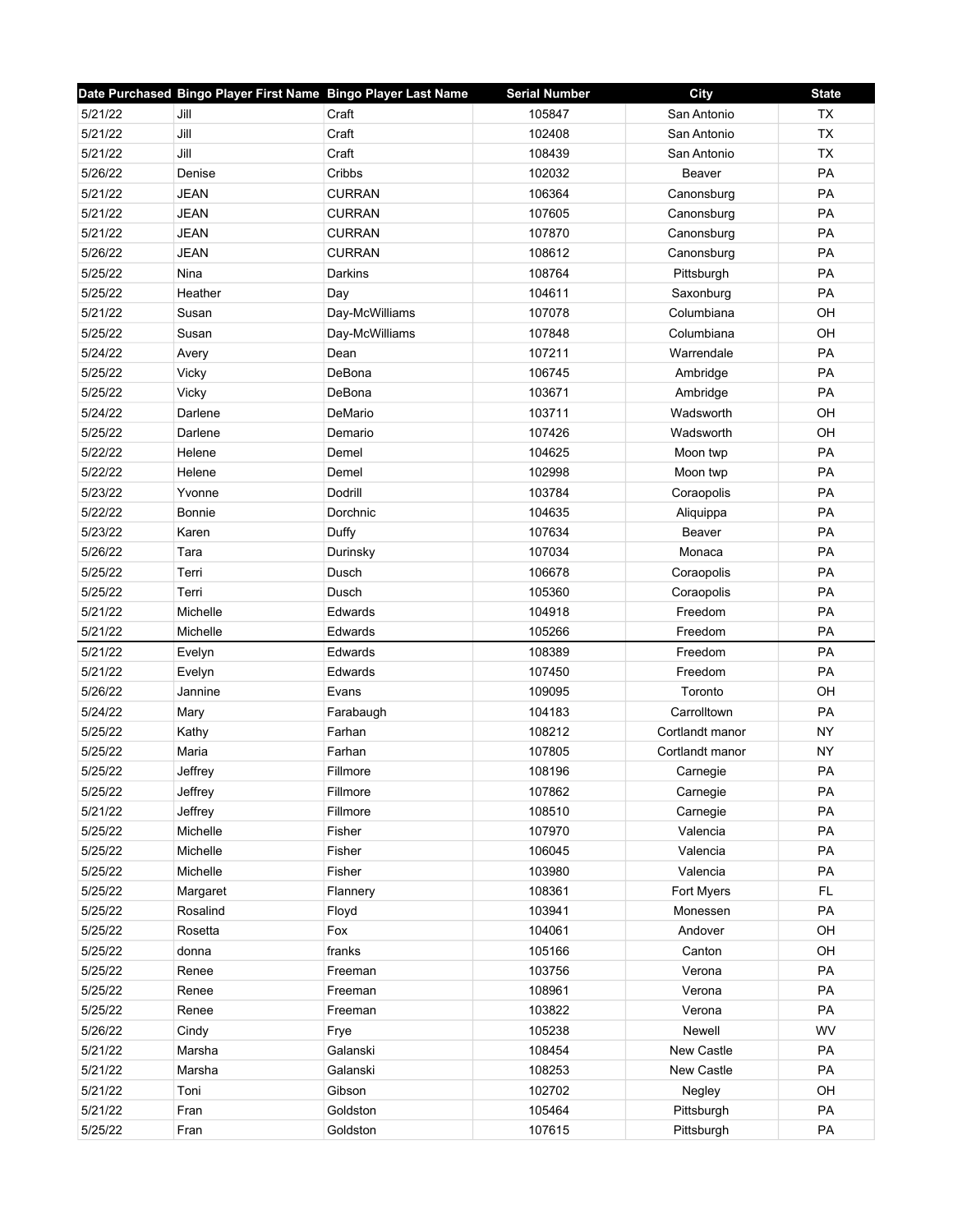|         | Date Purchased Bingo Player First Name Bingo Player Last Name |                 | <b>Serial Number</b> | <b>City</b>       | <b>State</b> |
|---------|---------------------------------------------------------------|-----------------|----------------------|-------------------|--------------|
| 5/25/22 | Sherry                                                        | qordon          | 105876               | Vallejo           | CA           |
| 5/25/22 | Jennifer                                                      | Gostic          | 103639               | Canonsburg        | PA           |
| 5/25/22 | Jennifer                                                      | Gostic          | 103444               | Canonsburg        | PA           |
| 5/25/22 | Jennifer                                                      | Gostic          | 106757               | Canonsburg        | PA           |
| 5/25/22 | <b>Brian</b>                                                  | Gostic          | 109023               | Canonsburg        | PA           |
| 5/25/22 | <b>Brian</b>                                                  | Gostic          | 107749               | Canonsburg        | PA           |
| 5/25/22 | <b>Brian</b>                                                  | Gostic          | 106434               | Canonsburg        | PA           |
| 5/22/22 | Joyce                                                         | Gray            | 107307               | <b>Dundalk</b>    | <b>MD</b>    |
| 5/22/22 | Sarita                                                        | Gray            | 102936               | Toledo            | OH           |
| 5/25/22 | Mary lou                                                      | Greene          | 103717               | New. Castle       | PA           |
| 5/26/22 | Alicia                                                        | <b>GROSS</b>    | 107794               | Etna              | PA           |
| 5/26/22 | Alyssa                                                        | Guardino        | 103845               | Ellwood city      | PA           |
| 5/26/22 | Alyssa                                                        | Guardino        | 102428               | Ellwood city      | PA           |
| 5/25/22 | Marisa                                                        | Hairston-Fisher | 105254               | Antioch           | <b>TN</b>    |
| 5/24/22 | <b>Brittany</b>                                               | Hammel          | 105132               | Pittsburgh        | PA           |
| 5/26/22 | Nina                                                          | Hargrove        | 104623               | Washington        | PA           |
| 5/21/22 | <b>KIMBERLY</b>                                               | <b>HARRIS</b>   | 104867               | Emsworth          | PA           |
| 5/25/22 | <b>KIMBERLY</b>                                               | <b>HARRIS</b>   | 104426               | Emsworth          | PA           |
| 5/26/22 | Kizzy                                                         | Hazlip          | 107850               | <b>PITTSBURGH</b> | <b>PA</b>    |
| 5/25/22 | brenda                                                        | helmick         | 107070               | Irwin, PA         | PA           |
| 5/25/22 | Kathy                                                         | Hernandez       | 104232               | Yorktown Heights  | <b>NY</b>    |
| 5/26/22 | Shawna                                                        | Highberger      | 105761               | Aliquippa         | PA           |
| 5/26/22 | Shawna                                                        | Highberger      | 108552               | Aliquippa         | PA           |
| 5/26/22 | Shawna                                                        | Highberger      | 107919               | Aliquippa         | PA           |
| 5/26/22 | Shawna                                                        | Highberger      | 104953               | Aliquippa         | PA           |
| 5/25/22 | Robin                                                         | Hite            | 103753               | Youngstown        | OH           |
| 5/21/22 | Reesha                                                        | Holly           | 107908               | Clairton          | PA           |
| 5/21/22 | Eugenia                                                       | Houser          | 102789               | Monaca            | PA           |
| 5/25/22 | Eugenia                                                       | Houser          | 108511               | Monaca            | PA           |
| 5/26/22 | Eugenia                                                       | Houser          | 105257               | Monaca            | PA           |
| 5/22/22 | Mickey                                                        | Ivosevic        | 106244               | Springdale        | PA           |
| 5/22/22 | Mickey                                                        | Ivosevic        | 106017               | Springdale        | PA           |
| 5/24/22 | Mickey                                                        | Ivosevic        | 106844               | Springdale        | PA           |
| 5/26/22 | Mickey                                                        | Ivosevic        | 104792               | Springdale        | PA           |
| 5/21/22 | Sharise                                                       | Jefferson       | 104046               | East Pittsburgh   | PA           |
| 5/21/22 | Dwanda                                                        | Jemison         | 103903               | Dormont           | PA           |
| 5/21/22 | Rachelle                                                      | Jemison         | 108428               | Fayetteville      | NC           |
| 5/26/22 | Rachelle                                                      | Jemison         | 108027               | Fayetteville      | <b>NC</b>    |
| 5/24/22 | Shirlene                                                      | Jethroe         | 107152               | Youngstown        | OH           |
| 5/26/22 | Shirlene                                                      | Jethroe         | 103608               | Youngstown        | OH           |
| 5/24/22 | Leann                                                         | Johnson         | 103705               | New Kensington    | PA           |
| 5/24/22 | Leann                                                         | Johnson         | 108792               | New Kensington    | PA           |
| 5/25/22 | Theresa                                                       | Johnson         | 107290               | Pittsburgh        | PA           |
| 5/25/22 | Theresa                                                       | Johnson         | 104626               | Pittsburgh        | PA           |
| 5/26/22 | Karen                                                         | Johnson         | 108473               | New castle        | PA           |
| 5/26/22 | Karen                                                         | Johnson         | 104153               | New castle        | PA           |
| 5/21/22 | Teressa R                                                     | johnson         | 103916               | pittsburgh        | PA           |
| 5/21/22 | Earl                                                          | Johnson         | 104609               | <b>PITTSBURGH</b> | PA           |
| 5/23/22 | Princess                                                      | Johnson         | 104859               | Clermont          | FL           |
| 5/26/22 | maryann                                                       | johnson         | 108292               | Pittsburgh        | PA           |
| 5/23/22 | Patricia                                                      | Jones           | 103997               | New Brighton      | PA           |
| 5/23/22 | Patricia                                                      | Jones           | 102057               | New Brighton      | PA           |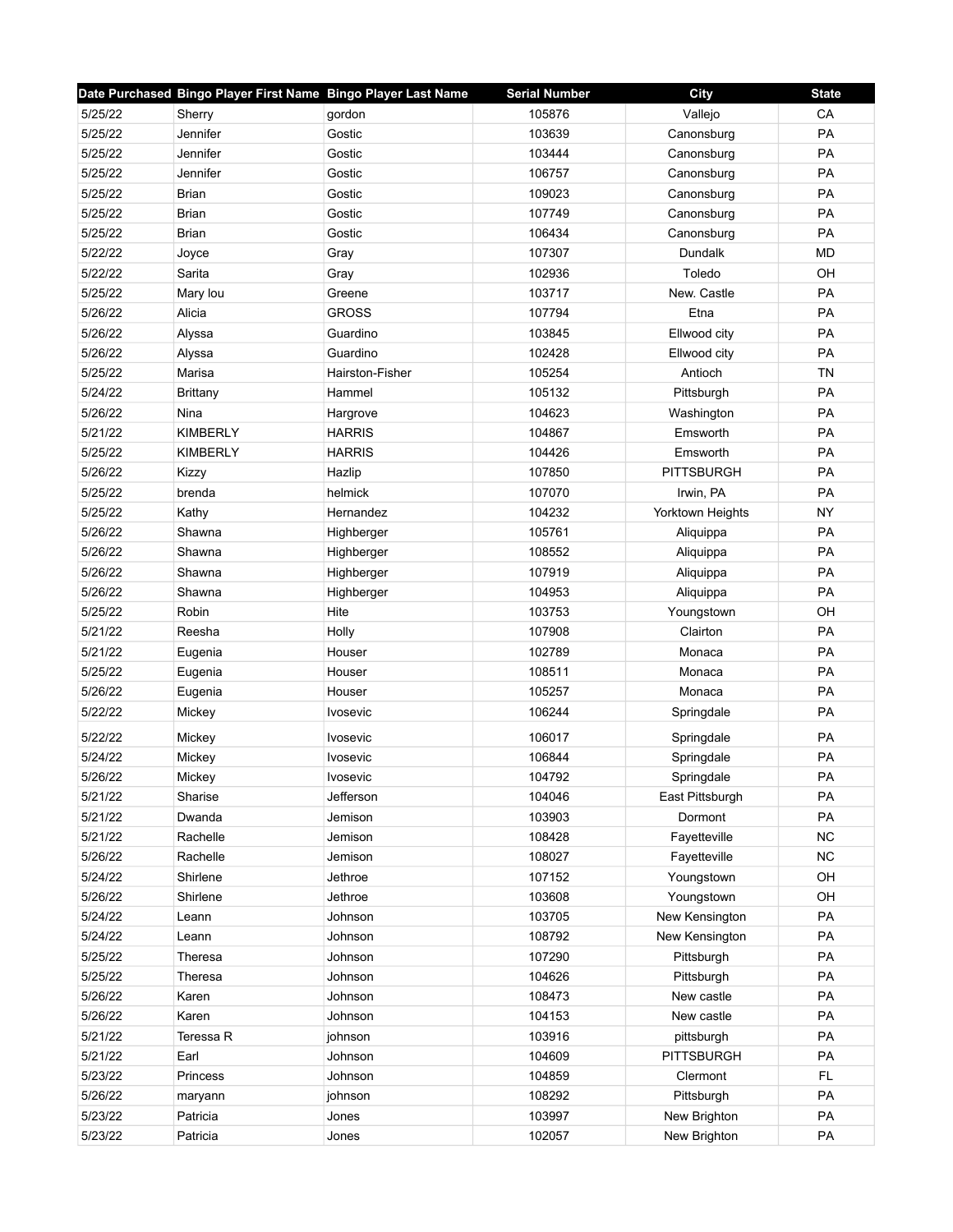|         | Date Purchased Bingo Player First Name Bingo Player Last Name |                           | <b>Serial Number</b> | City                | <b>State</b> |
|---------|---------------------------------------------------------------|---------------------------|----------------------|---------------------|--------------|
| 5/25/22 | Taiesha                                                       | Jones                     | 104936               | Cleveland           | OH           |
| 5/25/22 | tracy                                                         | Kalsky                    | 102962               | mt vernon           | <b>NY</b>    |
| 5/22/22 | Cheryl                                                        | Keefer                    | 108925               | <b>Belle Vernon</b> | PA           |
| 5/25/22 | Cheryl                                                        | Keefer                    | 107472               | <b>Belle Vernon</b> | PA           |
| 5/25/22 | Jodi                                                          | Keifner                   | 107804               | Corapolis           | PA           |
| 5/21/22 | Louise                                                        | Kenney                    | 107583               | Pittsburgh          | PA           |
| 5/21/22 | Louise                                                        | Kenney                    | 106589               | Pittsburgh          | PA           |
| 5/22/22 | Rosetta                                                       | King                      | 105741               | Rankin              | PA           |
| 5/26/22 | Andrew                                                        | Kirish                    | 102316               | Aliquippa           | PA           |
| 5/26/22 | Andrew                                                        | Kirish                    | 106695               | Aliquippa           | PA           |
| 5/24/22 | Leslie                                                        | Koratich                  | 107350               | Beaver              | PA           |
| 5/24/22 | Leslie                                                        | Koratich                  | 107462               | Beaver              | PA           |
| 5/26/22 | barbara                                                       | kosko                     | 106409               | 1123 Ridge road     | PA           |
| 5/21/22 | Wendy                                                         | Kryder                    | 104908               | New Brighton        | PA           |
| 5/21/22 | Wendy                                                         | Kryder                    | 104732               | New Brighton        | PA           |
| 5/26/22 | Tracy                                                         | Kulesza                   | 107003               | <b>Beaver Falls</b> | PA           |
| 5/26/22 | <b>SHEILA</b>                                                 | <b>KYLES (WASHINGTON)</b> | 107073               | Pittsburgh          | PA           |
| 5/23/22 | Daniel                                                        | Lanuka                    | 106817               | Pittsburgh          | PA           |
| 5/21/22 | Catherine                                                     | Lash                      | 108324               | Pittsburgh          | <b>PA</b>    |
| 5/26/22 | Anitra                                                        | Lowe                      | 108342               | Aliquippa           | PA           |
| 5/26/22 | Anitra                                                        | Lowe                      | 108373               | Aliquippa           | PA           |
| 5/26/22 | Anitra                                                        | Lowe                      | 106179               | Aliquippa           | PA           |
| 5/26/22 | Anitra                                                        | Lowe                      | 107596               | Aliquippa           | PA           |
| 5/26/22 | Deborah                                                       | Lowrie                    | 104431               | Pittsburgh          | PA           |
| 5/26/22 | Deborah                                                       | Lowrie                    | 101670               | Pittsburgh          | PA           |
| 5/25/22 | Shelli                                                        | Lusty                     | 102284               | Baden               | PA           |
| 5/25/22 | Shelli                                                        | Lusty                     | 102208               | Baden               | PA           |
| 5/26/22 | R Wayne                                                       | lykens                    | 103733               | sewickley           | PA           |
| 5/26/22 | jacqueline                                                    | m utt                     | 103238               | East Liverpool      | OH           |
| 5/26/22 | Debi                                                          | Marks                     | 104714               | Industry            | <b>PA</b>    |
| 5/26/22 | Debi                                                          | Marks                     | 107700               | Industry            | PA           |
| 5/25/22 | Joycelyn                                                      | Marshall                  | 103376               | <b>Bellevue</b>     | PA           |
| 5/25/22 | michael                                                       | marson                    | 108743               | Murrysville         | PA           |
| 5/23/22 | Ed                                                            | Martin                    | 106046               | Aliquippa           | PA           |
| 5/26/22 | Lisa                                                          | Mason                     | 106064               | Coraopolis          | PA           |
| 5/23/22 | Pauline                                                       | Mccarthy                  | 108898               | Pittsburgh          | PA           |
| 5/25/22 | Barbara                                                       | McClelland                | 109024               | Pittsburgh          | PA           |
| 5/22/22 | Mary                                                          | McCullar                  | 103967               | Wheatland           | PA           |
| 5/22/22 | Stephen                                                       | McCullar                  | 103355               | Wheatland           | PA           |
| 5/25/22 | Linda                                                         | McDade                    | 107945               | Verona              | PA           |
| 5/25/22 | Chelsea                                                       | McDade                    | 103143               | Lower Burrell       | PA           |
| 5/26/22 | <b>Brian</b>                                                  | Meyer                     | 107931               | Reston              | VA           |
| 5/24/22 | Selina                                                        | Morel                     | 106308               | Pittsburgh          | PA           |
| 5/25/22 | Ladonna                                                       | Morton                    | 109022               | Pittsburgh          | PA           |
| 5/21/22 | Colleen                                                       | Murray                    | 108283               | McDonald            | PA           |
| 5/21/22 | Susan                                                         | <b>Myers</b>              | 102964               | Monaca              | PA           |
| 5/26/22 | Valerie                                                       | <b>Myers</b>              | 105550               | Aliquippa           | PA           |
| 5/26/22 | Valerie                                                       | <b>Myers</b>              | 108513               | Aliquippa           | PA           |
| 5/26/22 | Susan                                                         | <b>Myers</b>              | 108988               | Monaca              | PA           |
| 5/25/22 | Karin                                                         | Nadzam                    | 104670               | Enon Valley         | PA           |
| 5/26/22 | Tonya                                                         | <b>Nichols</b>            | 104582               | Munhall             | PA           |
| 5/25/22 | Kay                                                           | ONeill                    | 108125               | Darlington          | PA           |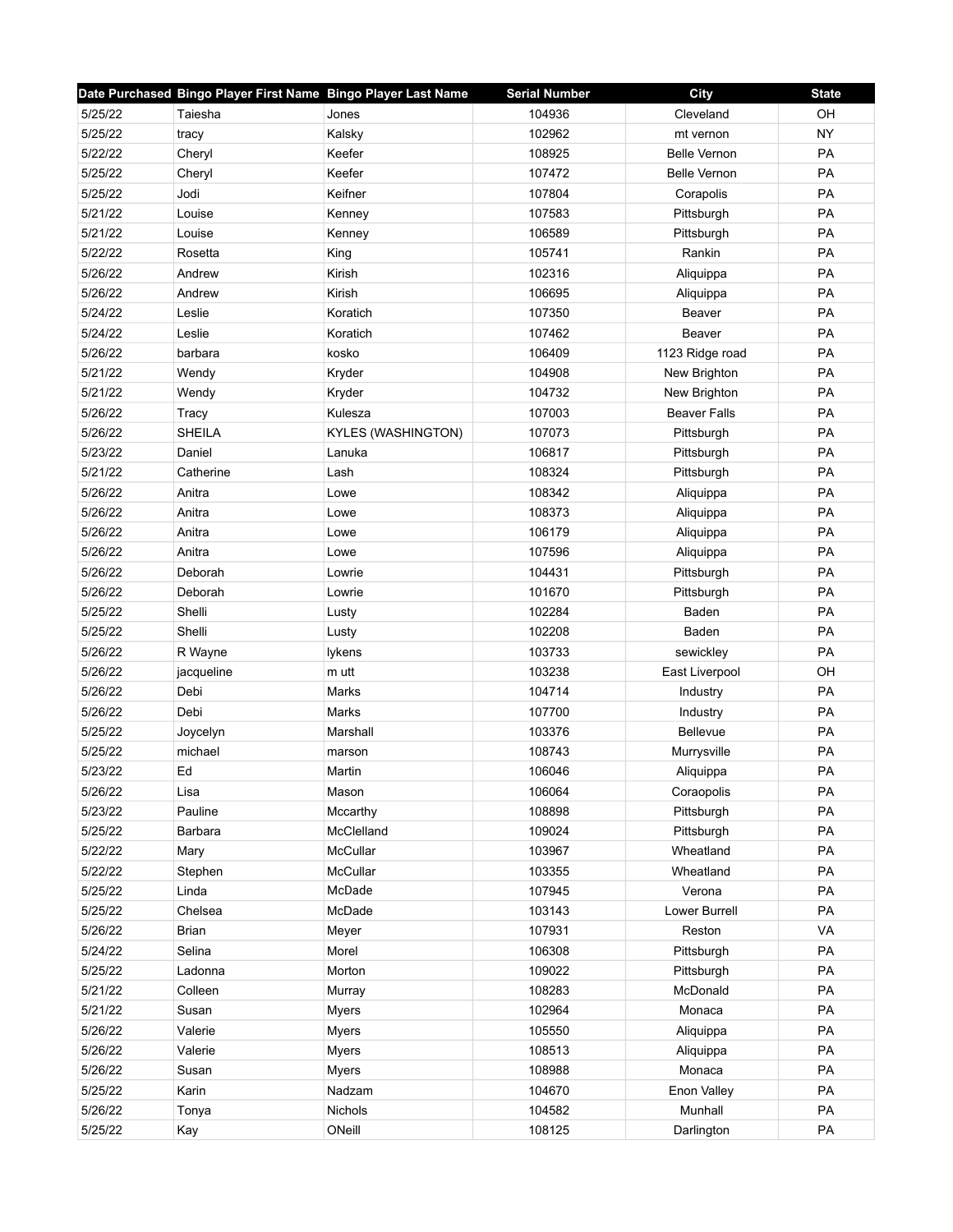|         | Date Purchased Bingo Player First Name Bingo Player Last Name |             | <b>Serial Number</b> | City                  | <b>State</b> |
|---------|---------------------------------------------------------------|-------------|----------------------|-----------------------|--------------|
| 5/21/22 | Stephanie                                                     | Parisi      | 109090               | Monaca                | PA           |
| 5/21/22 | Shirley                                                       | Parson      | 109041               | Shirleu               | OH           |
| 5/26/22 | Shirley                                                       | Parson      | 105489               | East Liverpool        | OH           |
| 5/22/22 | Nichole                                                       | Patrick     | 104486               | Arnold                | PA           |
| 5/22/22 | Nichole                                                       | Patrick     | 108760               | Arnold                | PA           |
| 5/26/22 | Linda                                                         | Payne       | 107907               | <b>BeaverFalls</b>    | PA           |
| 5/22/22 | katelynn                                                      | pearson     | 107593               | Wheatland             | PA           |
| 5/26/22 | Karri                                                         | Petty       | 107769               | Winston-Salem         | <b>NC</b>    |
| 5/23/22 | Mary                                                          | Porter      | 107529               | Washington            | PA           |
| 5/22/22 | Lori                                                          | Purnell     | 108247               | Industry              | PA           |
| 5/26/22 | Misty                                                         | Rajter      | 108086               | Beaver                | PA           |
| 5/26/22 | Misty                                                         | Rajter      | 104166               | Beaver                | PA           |
| 5/26/22 | Misty                                                         | Rajter      | 107806               | Beaver                | PA           |
| 5/26/22 | Misty                                                         | Rajter      | 106871               | Beaver                | PA           |
| 5/26/22 | Misty                                                         | Rajter      | 107681               | Beaver                | PA           |
| 5/25/22 | Mariann                                                       | Ray         | 108953               | Riverview             | <b>FL</b>    |
| 5/21/22 | Tammy                                                         | Richard     | 108569               | Northampton           | PA           |
| 5/21/22 | Tammy                                                         | Richard     | 106240               | Northampton           | PA           |
| 5/25/22 | Tammy                                                         | Richard     | 104327               | Northampton           | <b>PA</b>    |
| 5/25/22 | Tammy                                                         | Richard     | 105483               | Northampton           | PA           |
| 5/21/22 | Tricia                                                        | Richardson  | 106585               | San Antonio           | <b>TX</b>    |
| 5/22/22 | Theresa                                                       | Riddle      | 106351               | Pittsburgh            | PA           |
| 5/22/22 | Tammi                                                         | Rishel      | 108240               | <b>New Castle</b>     | PA           |
| 5/21/22 | Rayonna                                                       | Rogers      | 106760               | AKRON, OH             | OH           |
| 5/25/22 | sherry                                                        | rozier      | 102633               | youngstown            | OH           |
| 5/21/22 | Emily                                                         | Saffron     | 103260               | Baden                 | PA           |
| 5/26/22 | Jeffrey                                                       | Sawyer      | 108637               | Venice                | <b>FL</b>    |
| 5/26/22 | Jenn                                                          | Schaffer    | 106977               | New Castle            | PA           |
| 5/21/22 | Erin                                                          | Scheetz     | 108455               | Huntingdon            | PA           |
| 5/25/22 | Deborah                                                       | Sedigas     | 104377               | Pittsburgh            | PA           |
| 5/26/22 | Donna                                                         | Sedigas     | 108774               | Pittsburgh            | PA           |
| 5/25/22 | Emelia                                                        | Segreti     | 104341               | Pittsburgh            | PA           |
| 5/21/22 | Colleen                                                       | Seiler      | 102209               | Pittsburgh            | PA           |
| 5/26/22 | Felicia                                                       | Simpson     | 106918               | Gastonia              | <b>NC</b>    |
| 5/21/22 | Lisa                                                          | Smith       | 104195               | <b>East Palestine</b> | OH           |
| 5/26/22 | Kathy                                                         | Smith       | 104451               | <b>East Palestine</b> | OH           |
| 5/24/22 | Vanessa                                                       | Stamper     | 104383               | Wesley chapel         | FL.          |
| 5/26/22 | Ronda                                                         | Stead       | 103945               | Baden                 | PA           |
| 5/26/22 | joseph                                                        | szumigalski | 105398               | Freedom               | PA           |
| 5/26/22 | joseph                                                        | szumigalski | 102612               | Freedom               | PA           |
| 5/26/22 | Noreen                                                        | Szumigalski | 107983               | Pittsburgh            | PA           |
| 5/21/22 | Elaine                                                        | Tanner      | 103461               | New Castle            | PA           |
| 5/21/22 | Elaine                                                        | Tanner      | 108141               | New Castle            | PA           |
| 5/26/22 | Jamie                                                         | Thornton    | 105773               | Pittsburgh            | PA           |
| 5/26/22 | Traci                                                         | Timms       | 105348               | Dravosburg            | PA           |
| 5/21/22 | Deborah                                                       | Toner       | 103742               | Burgettstown          | PA           |
| 5/21/22 | Deborah                                                       | Toner       | 106911               | Burgettstown          | PA           |
| 5/21/22 | Deborah                                                       | Toner       | 108677               | Burgettstown          | PA           |
| 5/21/22 | Karen                                                         | Trenchard   | 106141               | Perry Hall            | <b>MD</b>    |
| 5/25/22 | Stancy                                                        | Turner      | 104602               | Pittsburgh            | PA           |
| 5/25/22 | Stancy                                                        | Turner      | 106320               | Pittsburgh            | PA           |
| 5/26/22 | tonja                                                         | turner      | 108025               | pittsburgh            | PA           |